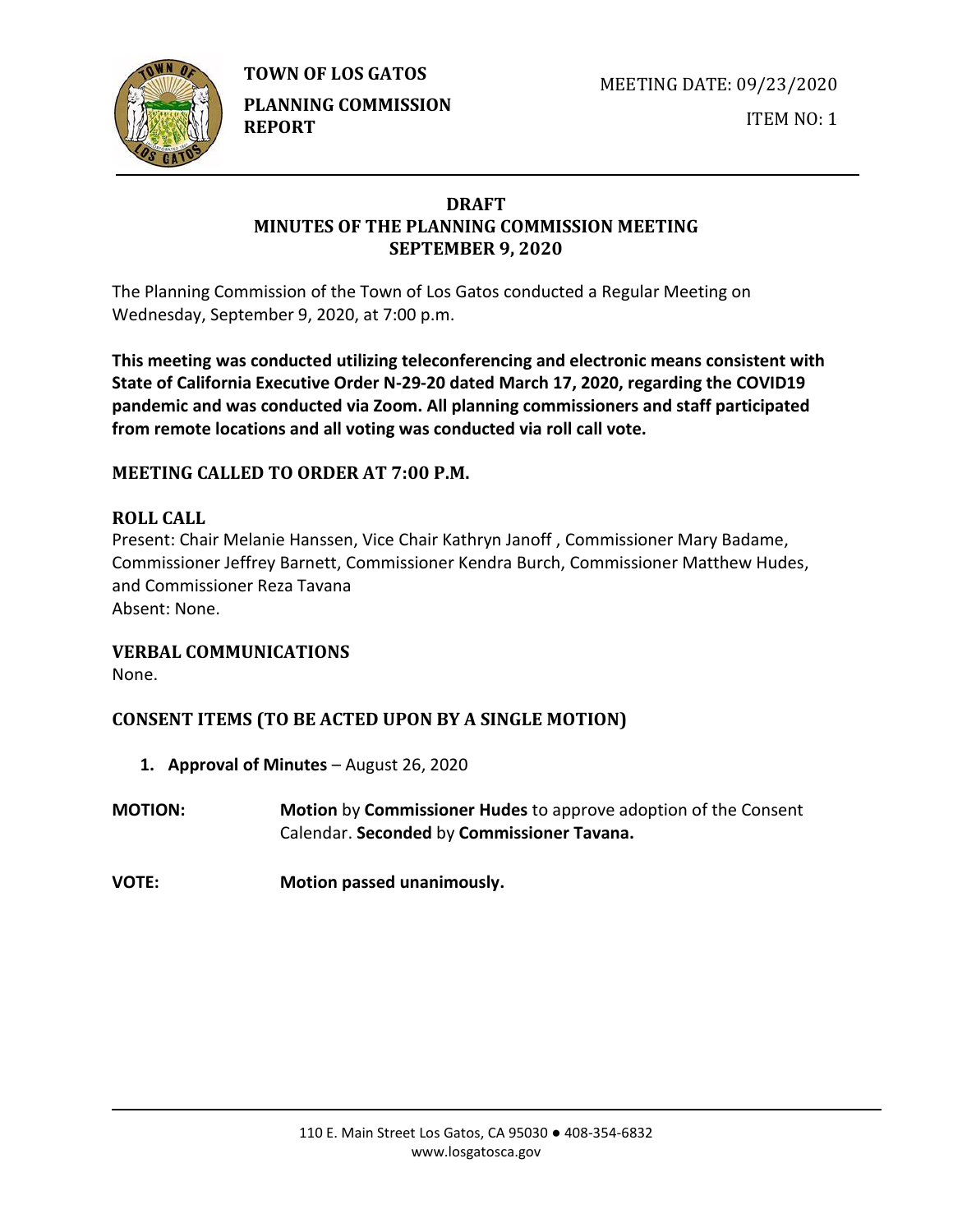# PAGE **2** OF **8** MINUTES OF PLANNING COMMISSION MEETING OF SEPTEMBER 9, 2020

### **PUBLIC HEARINGS**

### **2. 14225 Walker Street (Market Hall)** Architecture and Site Application S-20-012 APN 424-56-017 Property Owner/Applicant: Summerhill N40, LLC Project Planner: Jocelyn Shoopman

Consider approval of a Request for Modification to an Existing Architecture and Site Application (S-13-090) to remove underground parking for construction of a commercial building (Market Hall) in the North Forty Specific Plan area. Located at 14225 Walker Street. Continued from the August 26, 2020 Planning Commission meeting.

### **Commissioner Burch indicated that she would recuse herself from participating in the public hearing due to the proximity of her home to the subject site.**

Jocelyn Shoopman, Associate Planner, presented the staff report.

Opened Public Comment.

Michael Keaney, Development Manager for Summerhill Homes (Applicant)

The Market Hall garage had an excess of 179 parking spaces related to the potential development of Phase 2 included in the previous developer, Grosvenor's, design. Summerhill homes has no involvement in the potential development of Phase 2 and no obligation in the conditions of approval of the North Forty Specific Plan for Market Hall to provide parking for future phases. They request the elimination of the basement portion of the garage, reducing the parking spaces by 127 and leaving 176, 52 in excess of what is required by the Town's parking regulations, leading to several benefits to the Town of Los Gatos such as shorter construction, reduced truck trips, and reduced construction and operating costs.

Maria Ristow:

She believes they should retain the underground parking because of the concern that the entire North Forty has been envisioned as one project under the Specific Plan and there would be no way to go back and dig out under a parking structure if they don't put the underground parking in now.

Leana Palmer:

- She opposes eliminating the underground parking because Grosvenor planned the entire 40 acres and the underground parking to accommodate some of the parking that would be required on the other Phase 2 portion. Because Summerhill took over for Grosvenor they need to follow through with the plan already in place. The underground parking is needed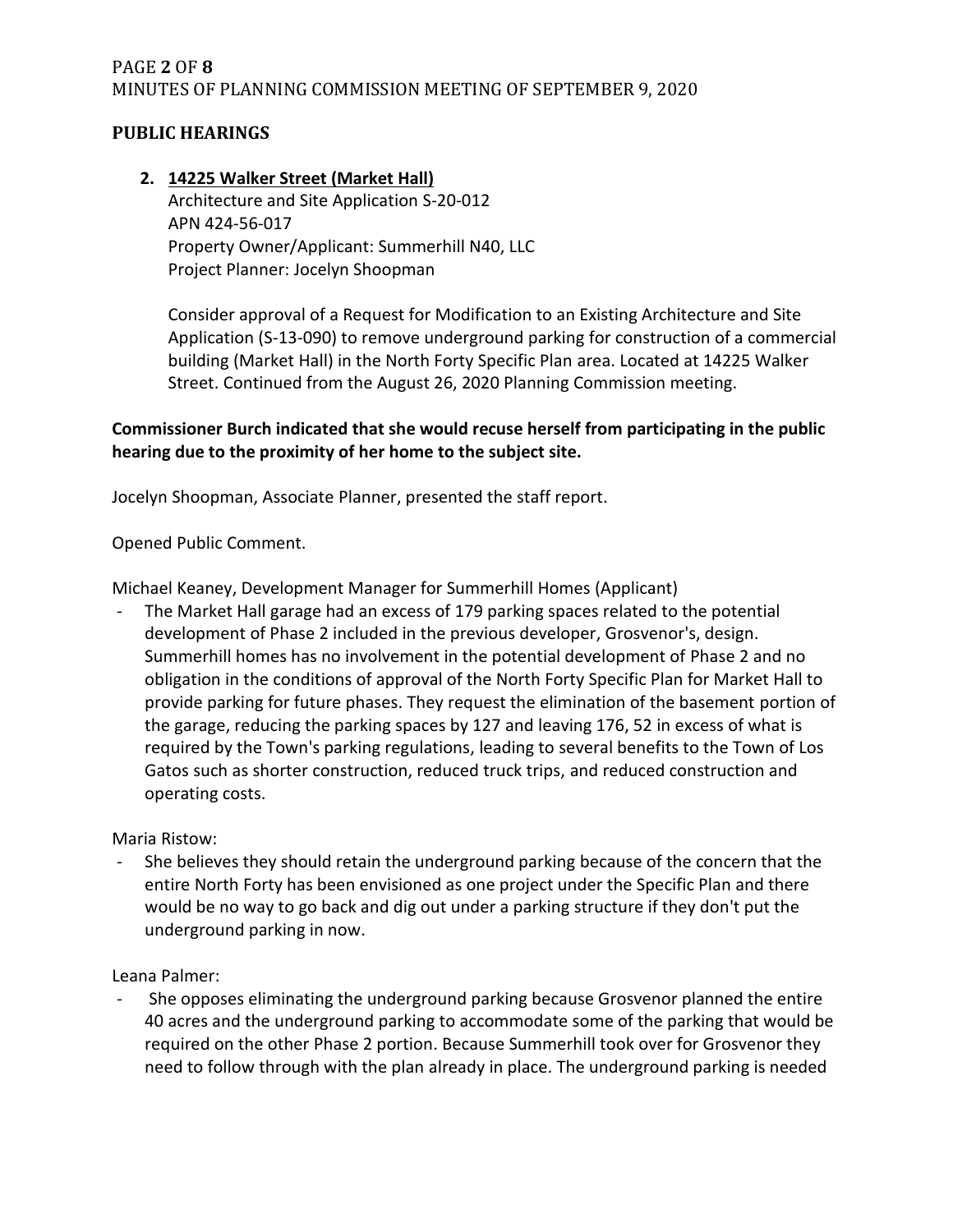### PAGE **3** OF **8** MINUTES OF PLANNING COMMISSION MEETING OF SEPTEMBER 9, 2020

so parking doesn't overflow into the streets and residential neighborhoods around the parking structure.

Kendra Burch

- She asked the Planning Commission to consider continuing the item to allow the Commission and residents time to review all documents.

Barbara Dodson

- She opposes eliminating the underground garage. Summerhill's proposal focuses on parking just for the Market Hall, however that is just one element of the parking for the entire Transition District A, B, and C. The Summerhill proposal cannot be approved because it provides 24 fewer parking spaces than required by the Town.

Michael Keaney, Development Manager for Summerhill Homes (Applicant)

- This modification would result in a more pedestrian and bike-friendly development consistent with the Specific Plan. Retaining the underground parking would waste financial resources and increase operating costs, which would have a negative financial impact on the affordable senior housing project. Parking would not flow out into the residential area if the underground parking is eliminated because the Market Hall would have 45 more parking spaces than required, creating a surplus of parking in the parking structure.

Closed Public Comment.

Commissioners discussed the matter.

**MOTION: Motion** by **Commissioner Badame** to continue the public hearing for 14225 Walker Street (Market Hall) to the meeting of September 23, 2020. **Seconded** by **Commissioner Hudes.**

**Commissioner Barnett requested the motion be amended to include the continuance with public comment as well.** 

**The Maker of the Motion agreed to the amendment to the motion.**

**The Seconder of the Motion agreed to the amendment to the motion.**

**VOTE: Motion passed unanimously.**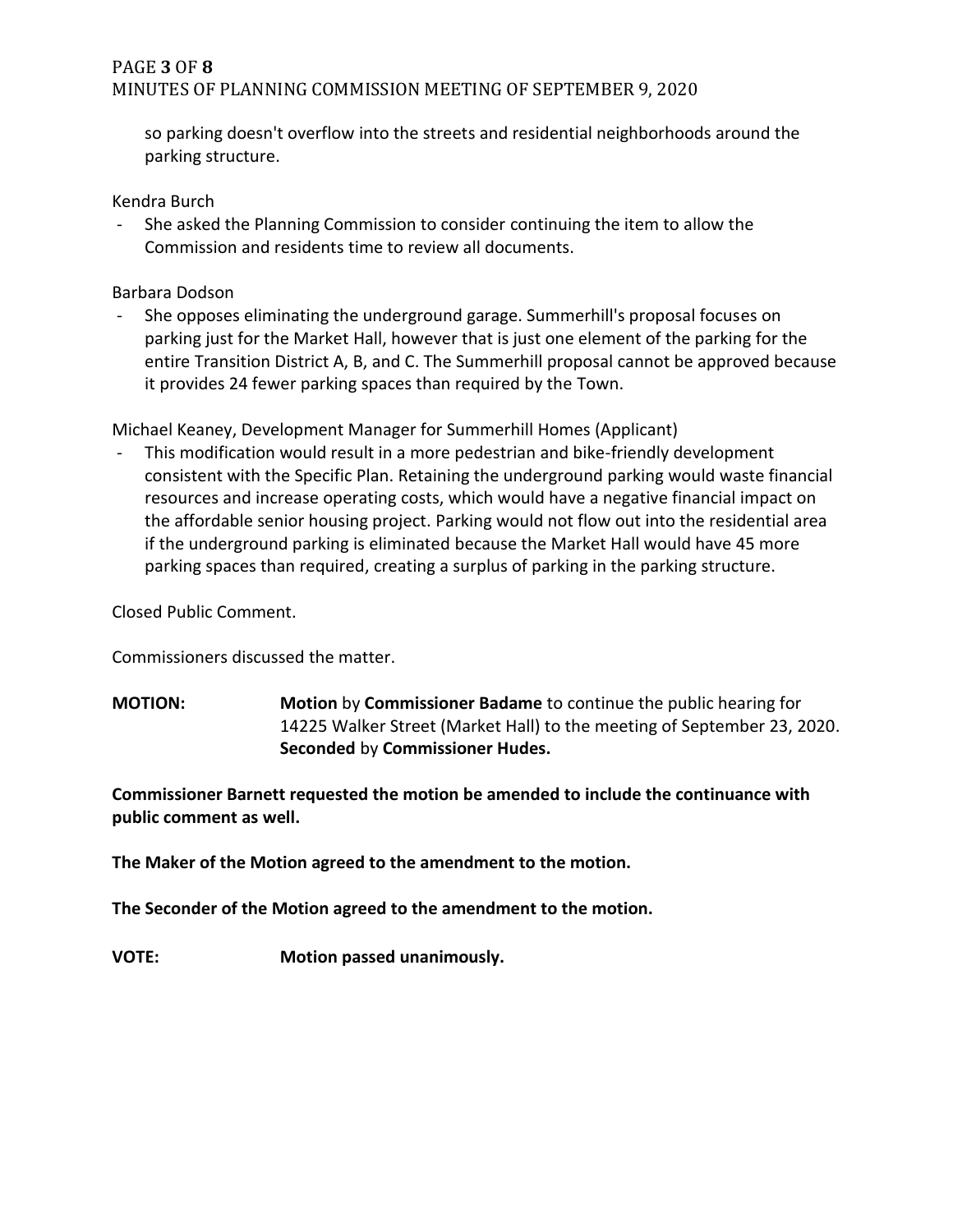### PAGE **4** OF **8** MINUTES OF PLANNING COMMISSION MEETING OF SEPTEMBER 9, 2020

#### **3. 15925 Quail Hill Drive**

Architecture and Site Application S-19-012 APN 527-02-007 Applicant: Gary Kohlsaat, Kohlsaat & Associates, Inc. Property Owner: John and Allison Diep Project Planner: Jennifer Armer

Request approval for demolition of an existing single-family residence and detached accessory dwelling unit, and construction of a two-story single-family residence on property zoned HR-1.

Jennifer Armer, Senior Planner, presented the staff report.

Opened Public Comment.

#### Gary Kohlsaat (Applicant)

- The architecture is now completely different from the old design with a contemporary style that is appropriate for the more rural conditions on this hillside. The approach to overall massing, grading, and excavation is much less extreme. The entrance orientation has been changed to Drysdale Drive to make it more neighborhood friendly. There is less excavation and significantly reduced vertical cuts. The house remains in the same location because that is where the driveway comes in well. The consulting architect made no recommendations to modify the architecture. The big exception they ask for is where they have considerably reduced the cut and excavation for a garage level, but to do that they must cut 7.5-feet for the garage and the one corner. The other exception requested is asking for more cut for taller light wells for the entry. The cuts for these two exceptions are not visible from the street, and the minor exceptions are above the house. The original main house had a lot of fill that pushed out and created steep slopes and they propose to naturalize and restore the hill.

Gary Kohlsaat (Applicant)

The Applicant summarized by saying he and his design team have confidence in their design and the entire application. They have fit the home into a difficult hillside, the architecture is appropriate, and the size of the house is not the largest in the neighborhood or the smallest.

Closed Public Comment.

Commissioners discussed the matter.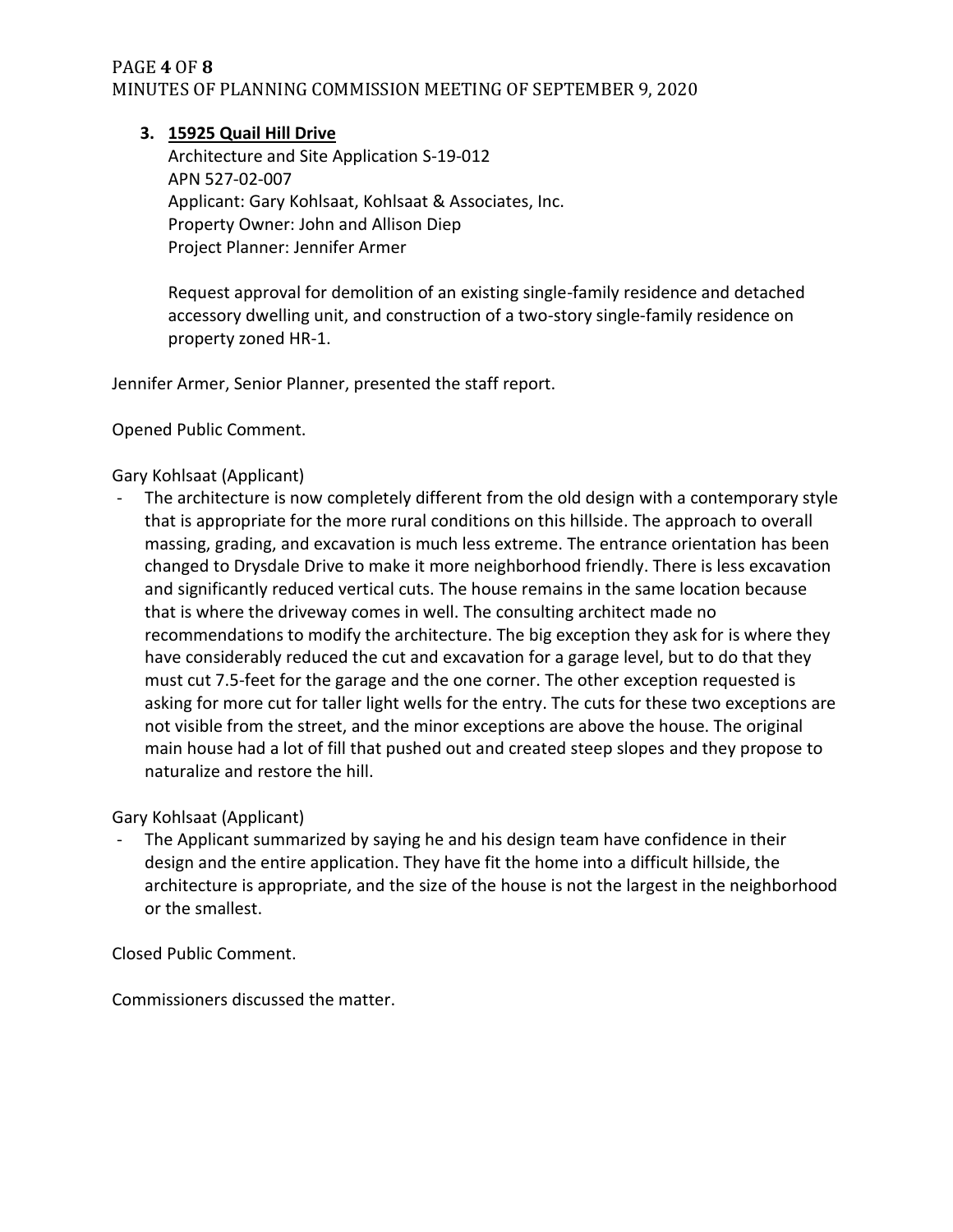### PAGE **5** OF **8** MINUTES OF PLANNING COMMISSION MEETING OF SEPTEMBER 9, 2020

**MOTION: Motion** by **Commissioner Badame** to approve an Architecture and Site Application for 15925 Quail Hill Drive. **Seconded** by **Vice Chair Janoff.**

**VOTE: Motion passed unanimously.**

### **4. 50 University Avenue, Suite B260**

Variance Application V-20-001 APN 529-02-044 Applicant: Peter Liu Property Owner: SRI Old Town LLC Project Planner: Erin Walters

Consider a request for approval for a Variance from the Town Code to Exceed the Maximum Allowable Sign Area and an exception from the Commercial Design Guidelines to Exceed the Maximum Letter Height for a Wall Sign (Sephora) to property zoned C-2:LHP:PD.

Erin Walters, Associate Planner, presented the staff report.

Opened Public Comment.

Natalia Shorten, Sephora (Applicant)

She is Senior Director of Store Design. They propose a 30-inch high sign versus the mandated 12-inches, a modest and reasonable request and an appropriate size for the store's location and building proportions to ensure the sign is seen from the main road. The request for 30-inch high letters on their storefront is not unprecedented, as seen with Talbots, Wine Cellar, White House Black Market, and Steamer's Grill House. They have the support of most of their co-tenants.

Closed Public Comment.

Commissioners discussed the matter.

**MOTION: Motion** by **Commissioner Badame** to approve Variance from the Town Code and an Exception from the Commercial Design Guidelines for 50 University Avenue. **Seconded** by **Commissioner Burch.**

**VOTE: Motion passed unanimously.**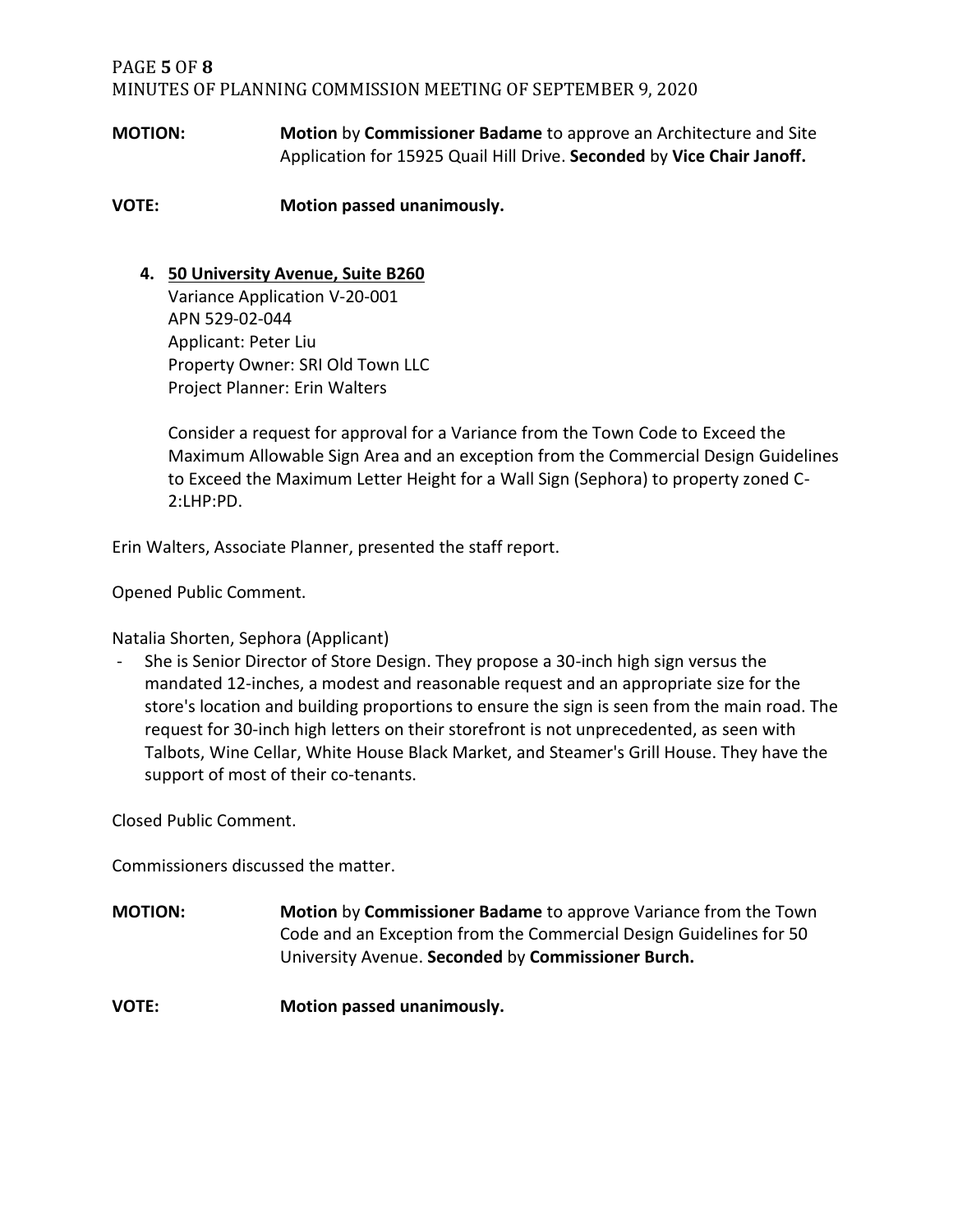### PAGE **6** OF **8** MINUTES OF PLANNING COMMISSION MEETING OF SEPTEMBER 9, 2020

### **OTHER BUSINESS**

**5.** Consider Formation Of A Subcommittee Regarding Objective Standards.

Commissioners discussed the matter.

**MOTION: Motion** by **Chair Hansen** to establish a Planning Commission subcommittee of up to three members for at least six months to work on the goal of finding areas for new objective standards in the General Plan and other documents. **Seconded** by **Commissioner Hudes.**

Commissioners discussed the matter.

**VOTE: Motion passed unanimously.**

#### **REPORT FROM THE DIRECTOR OF COMMUNITY DEVELOPMENT**

Joel Paulson, Director of Community Development

- A community workshop regarding policing was held on September 8, 2020 and will be posted online, with another upcoming panel regarding affordable housing scheduled for September 29, 2020.
- A possible third workshop may be scheduled in October with the topic to be determined.

# **SUBCOMMITTEE REPORTS/COMMISSION MATTERS**

#### **Conceptual Development Advisory Committee**

Commissioner Barnett

- The CDAC met on September 9, 2020 and considered one item:
	- o 212 College Avenue.

### **General Plan Advisory Committee**

Commissioner Hanssen

- The GPAC met on September 3, 2020 for a second review of the Mobility Element.
- GPAC will meet on September 17, 2020 to finish discussion regarding the Mobility Element and proceed to the second draft of the Hazards and Safety Element.

#### **Commission Matters**

None.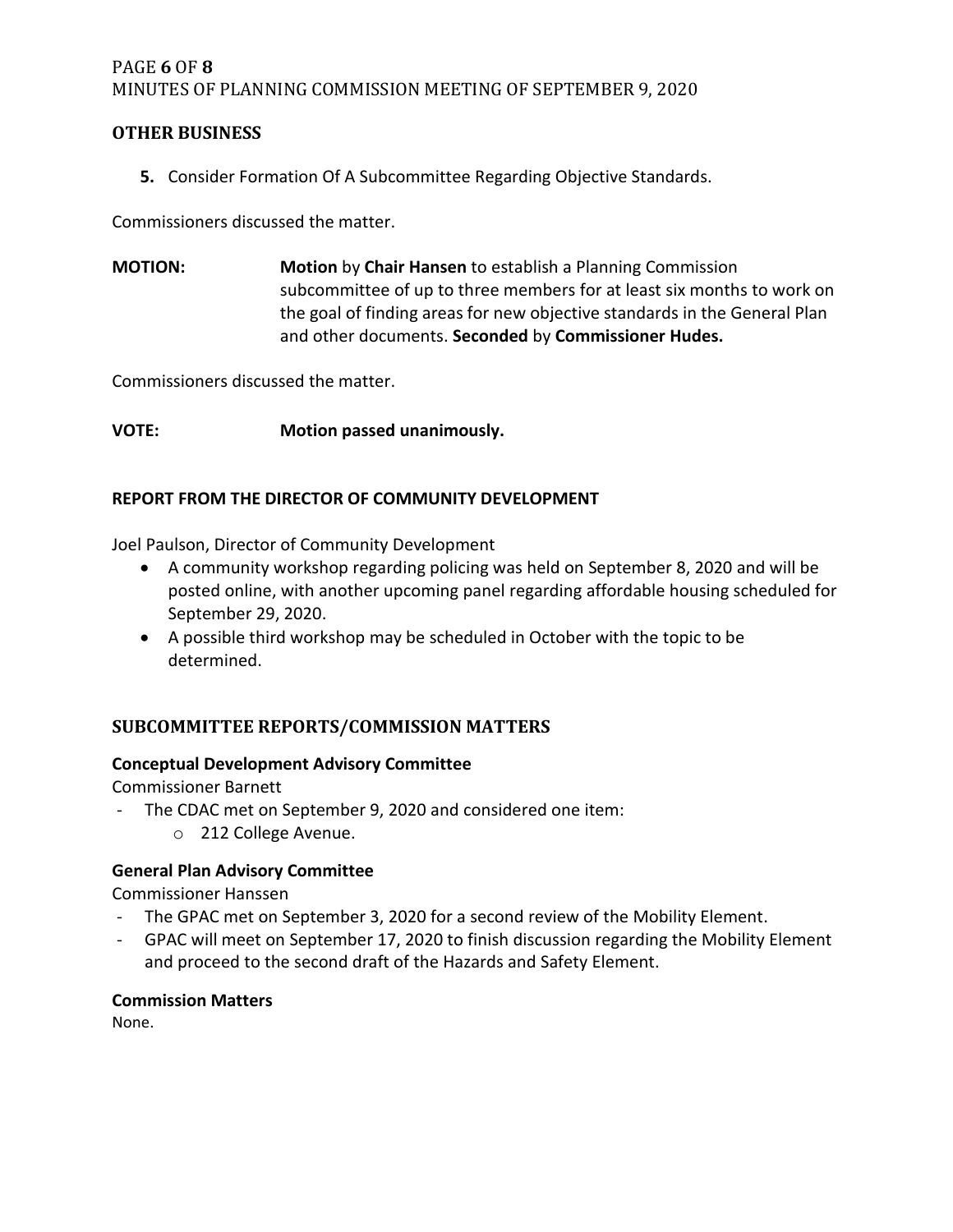# PAGE **7** OF **8** MINUTES OF PLANNING COMMISSION MEETING OF SEPTEMBER 9, 2020

### **ADJOURNMENT**

The meeting adjourned at 10:03 p.m.

\_\_\_\_\_\_\_\_\_\_\_\_\_\_\_\_\_\_\_\_\_\_\_\_\_\_\_\_\_

This is to certify that the foregoing is a true and correct copy of the minutes of the September 9, 2020 meeting as approved by the Planning Commission.

/s/ Vicki Blandin